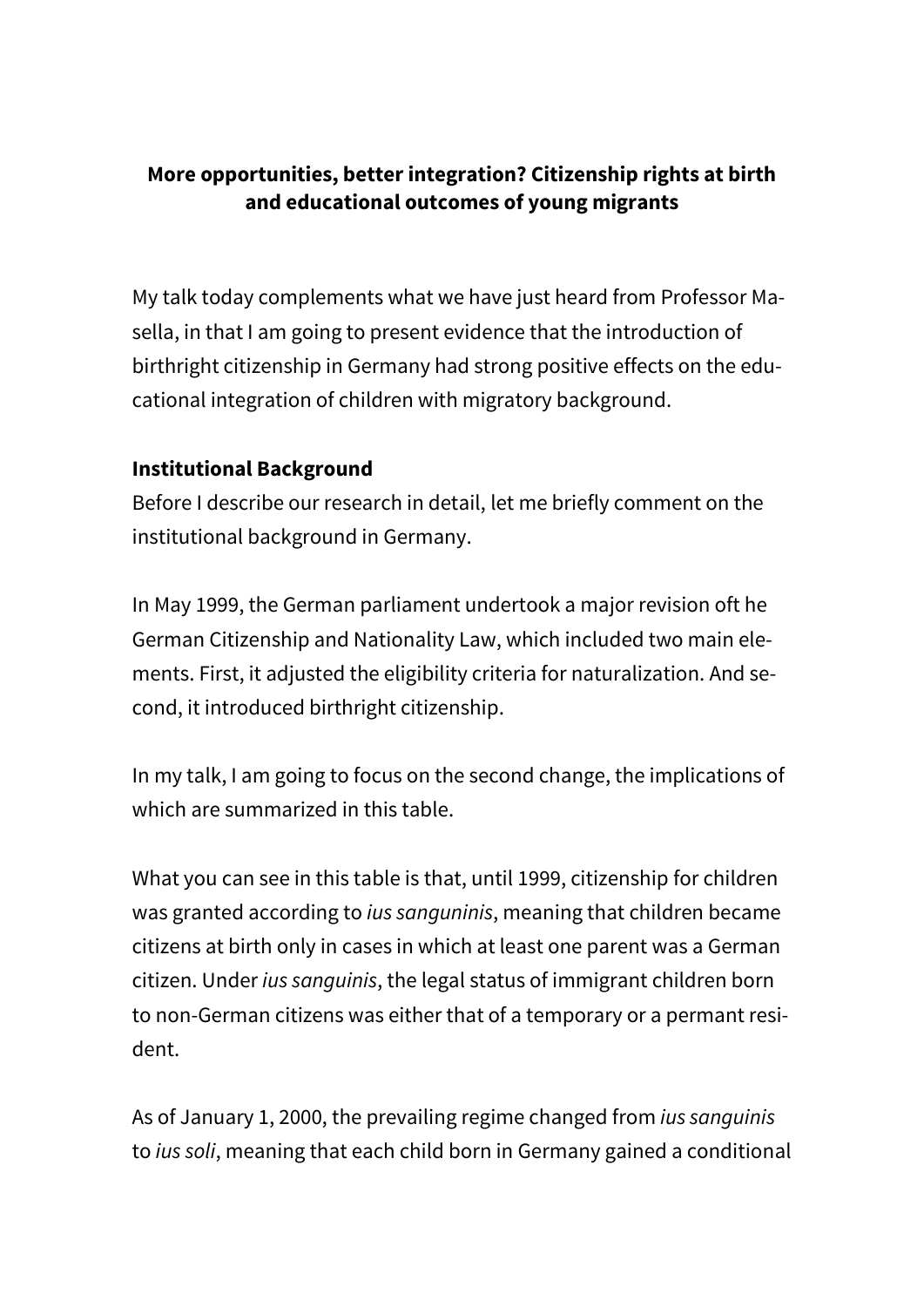right to German citizenship at birth. The condition attached to birthright citizenship was that at least one parent had been a legal resident in Germany for at least eight years when the child was born. And in cases where parents satisfied this residency criterion, German citizenship was automatically registered in the child's birth record, that is, there was no need for parents to apply for it nor could they disclaim it.

# **Implications of the Reform for Immigrant Children's Citizenship Status**

In this next figure, we see the implications of the reform in terms of children's citizenship status. Panel (a) of this figure shows that the reform resulted in a pronounced increase in the share of immigrant children who were granted German citizenship at birth. In particular, among children born before the reform was implemented, 35 perecent acquired German citizenship at birth, while among children born after the reform took effect, 78 percent became German citizens at birth.

What is also worth mentioning is that, due to the residency condition attached to birthright citizenship, not all immigrants in Germany benefited from the reform in the same way. The group for whom the reform had very strong bite were children with Turkish background. This can be seen in panel (b) of the figure. It shows that, among children with a Turkish background, 32 percent of those born pre-policy have held German citizenship since birth, while among those born post-policy this share increased by 62 percentage points to 94 percent. In other words, almost all Turkish children born after the reform automatically became German citizens at birth.

### **Why Should Birthright Citizenship Matter?**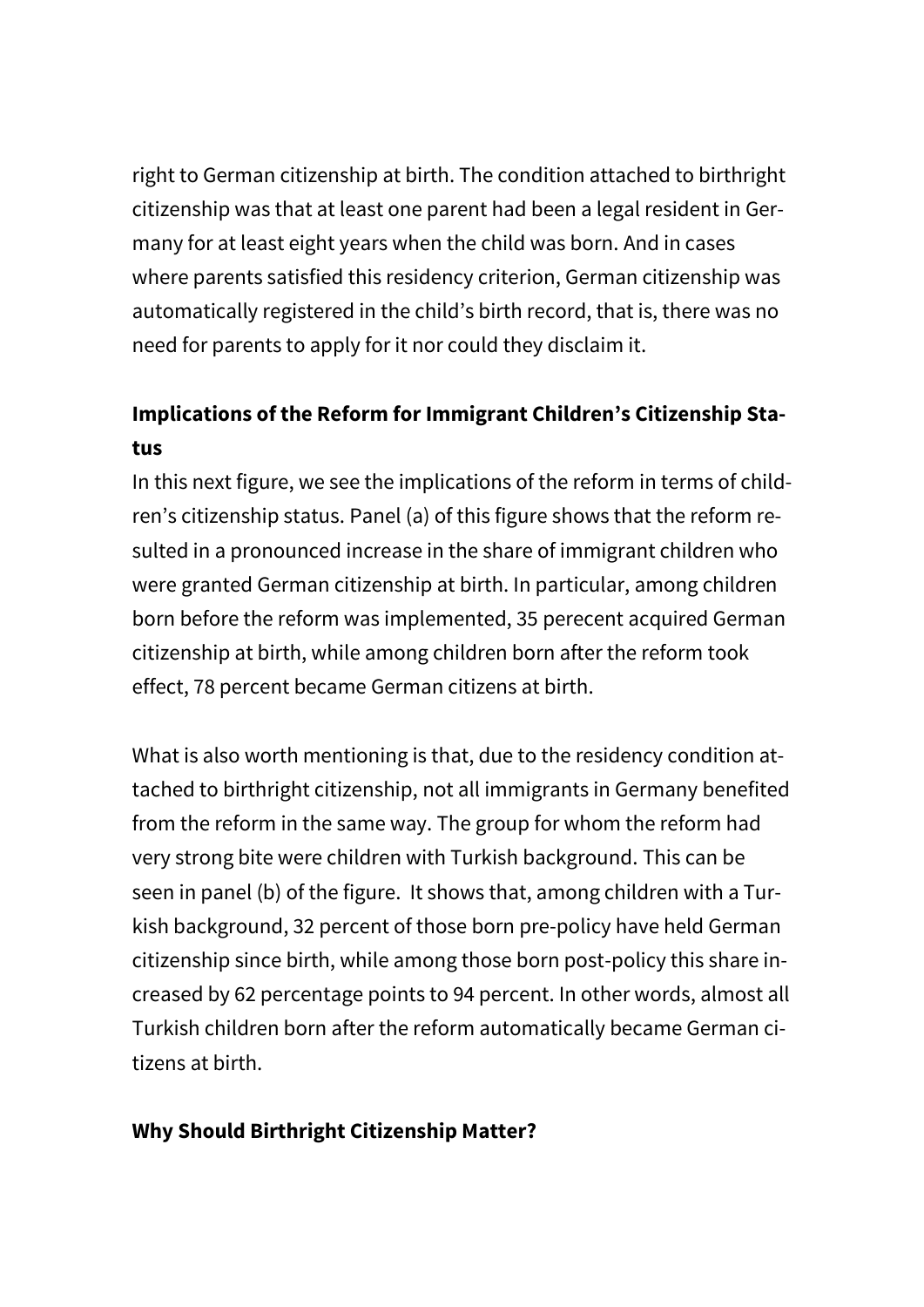The next question I would like to ask is: Why should we believe that Germany's introduction of birthright citizenship could have made a difference for immigrant children and youth?

Now, in answering this question, I would like to reiterate the points Professor Masella has made.

In particular, because citizenship rights improve immigrants' long-term economic and political perspectives in the host country, there is reason to believe that they might act as a catalyst for integration efforts in immigrant families. Moreover, they can also create incentives for immigrant parents to invest in the human capital of their children, which ultimately should foster immigrant children's educational integration.

#### **Our Research**

This is exactly the hypothesis we have tested in our research. Specifically, we have examined whether the introduction of birthright citizenship has affected immigrant children's educational outcomes at the first three key stages oft he German education system, namely preschool, primary school, and secondary school. By focusing on these three stages of the education system, we are able to tease out whether the introduction of birthright citizenship had effects on immigrant children that persist into adolescene or early adulthood.

Some specific questions we have addressed are as follows. First, did the introduction of birthright citizenship affect immigrant children's participation in preschool and their developmental outcomes at this educational stage? Second, did it accelerate their progress through primary school? And third, was there an effect on immigrant children's selection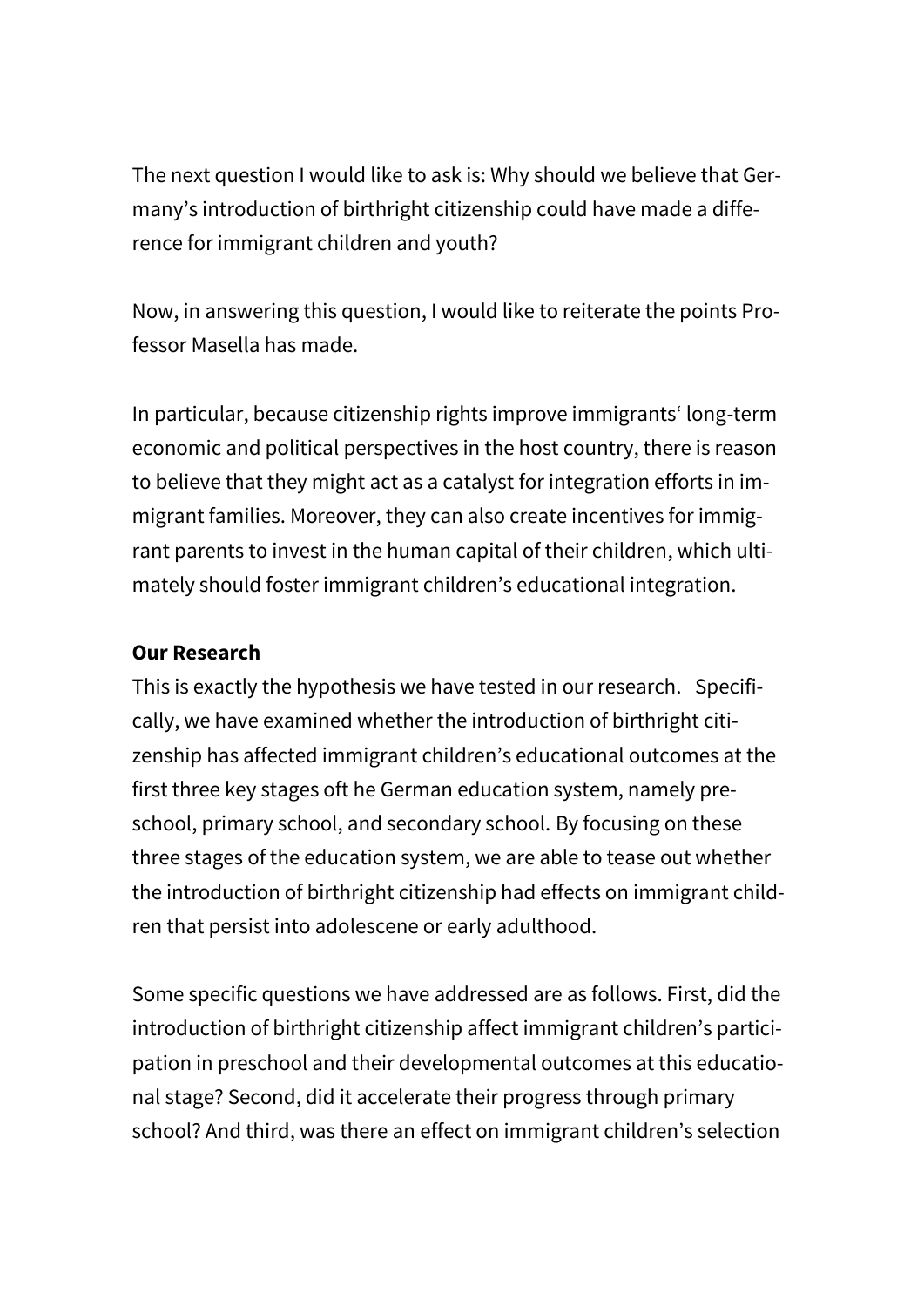into different secondary school tracks and on their educational achievements in secondary school?

We have addressed these question using a broad range of different data sources. First, we have used administrative records from school entry examinations as well as school register data which covers the whole student population of one German federal state, namely Schleswig-Holstein. Second, we have used data from the German Microcensus, which is a household survey representative of the German population and the largest of its type in Europe. Finally, we have collected own data, including information on academic achievements, from more than 4,500 fifteen to sixteen year old students in 57 German schools.

#### **Results at the Preschool Level**

Let me first summarize our results at the preschool level.

First, we have found that the introduction of birthright citizenship led to an increase in the preschool enrolment rate of immigrant children. In particular, the share of immigrant children not enrolled in preschool decreased by almost 40 percent. This is an important finding because preschool participation is known to have a positive effect on children's language and social skills, especially for disadvantaged children at risk for poor outcomes.

And indeed, when we examined immigrant children's language proficiency, we found that the share of immigrant children speaking fluent German increased substantially due to the introduction of birthright citizenship.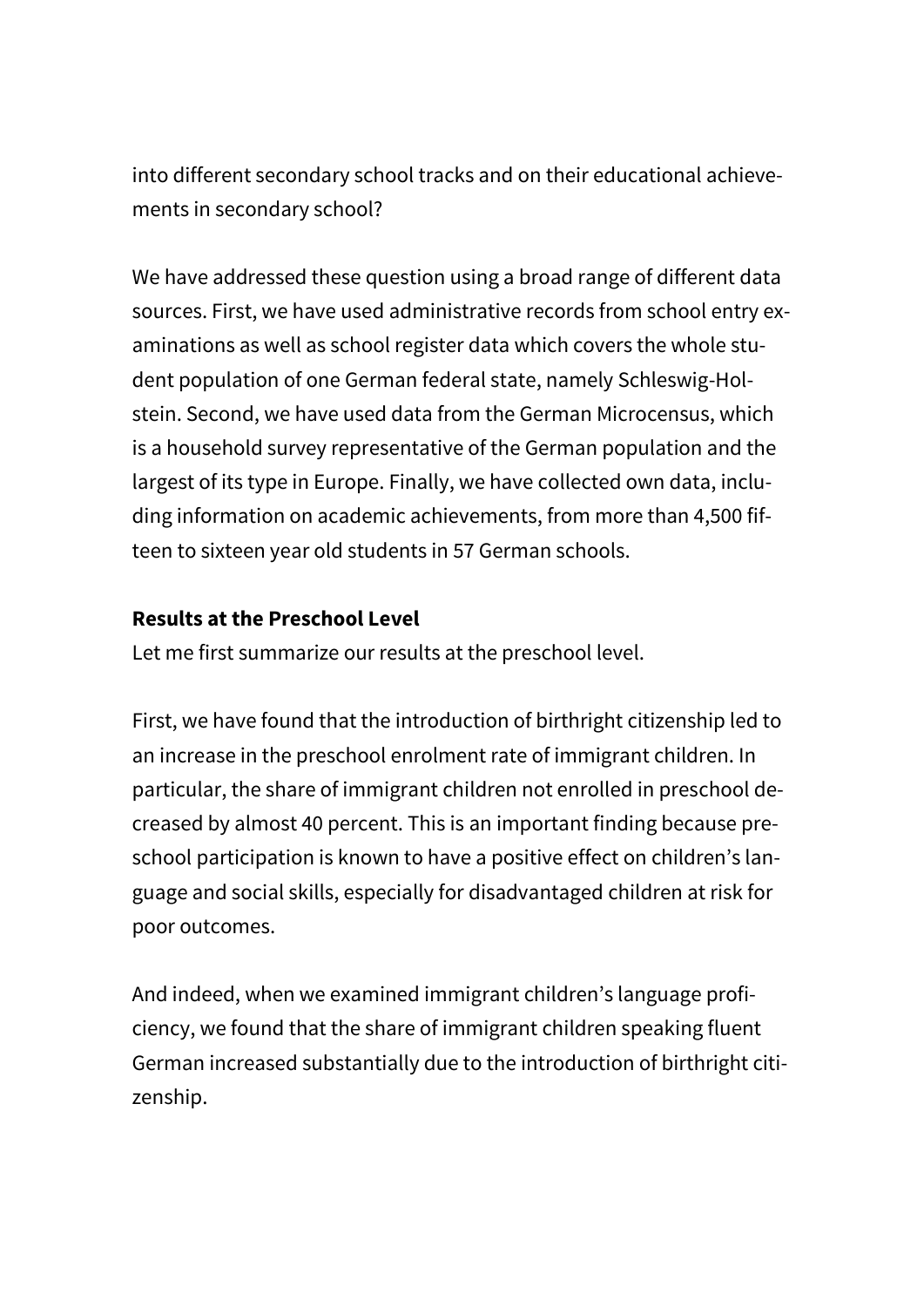Finally, we also observe an improvement in immigrant children's socioemotional development.

### **Results at the Primary School Level**

Let me now turn to the effects of birthright citizenship on immigrant children at the primary school level. Here, we have two interesting findings. First, the introduction of birthright citizenship has caused immigrant children to enter primary school earlier, that is, their school starting age decreased.Now, starting school earlier can be an advantage for immigrant children because they might learn more in school than at home or preschool environments.

And indeed, when we look at immigrant children's progress through primary school, we find that the introduction of birthright citizenship led to a sizeable reduction in the probablity that immigrant children had to repeat a grade in primary school. In particular, the probability of grade retention among immigrant children decreased by approximately 25 percent.

# **Results at the Secondary School Level**

Finally, let me describe how the introduction of birthright citizenship has affected immigrant children at the secondary school level.

However, before I do that, it may useful to give you some background on the German education system. Specifically, what happens after children in Germany have completed primary school is that they are referred to different secondary school tracks. There are, in essence, three secondary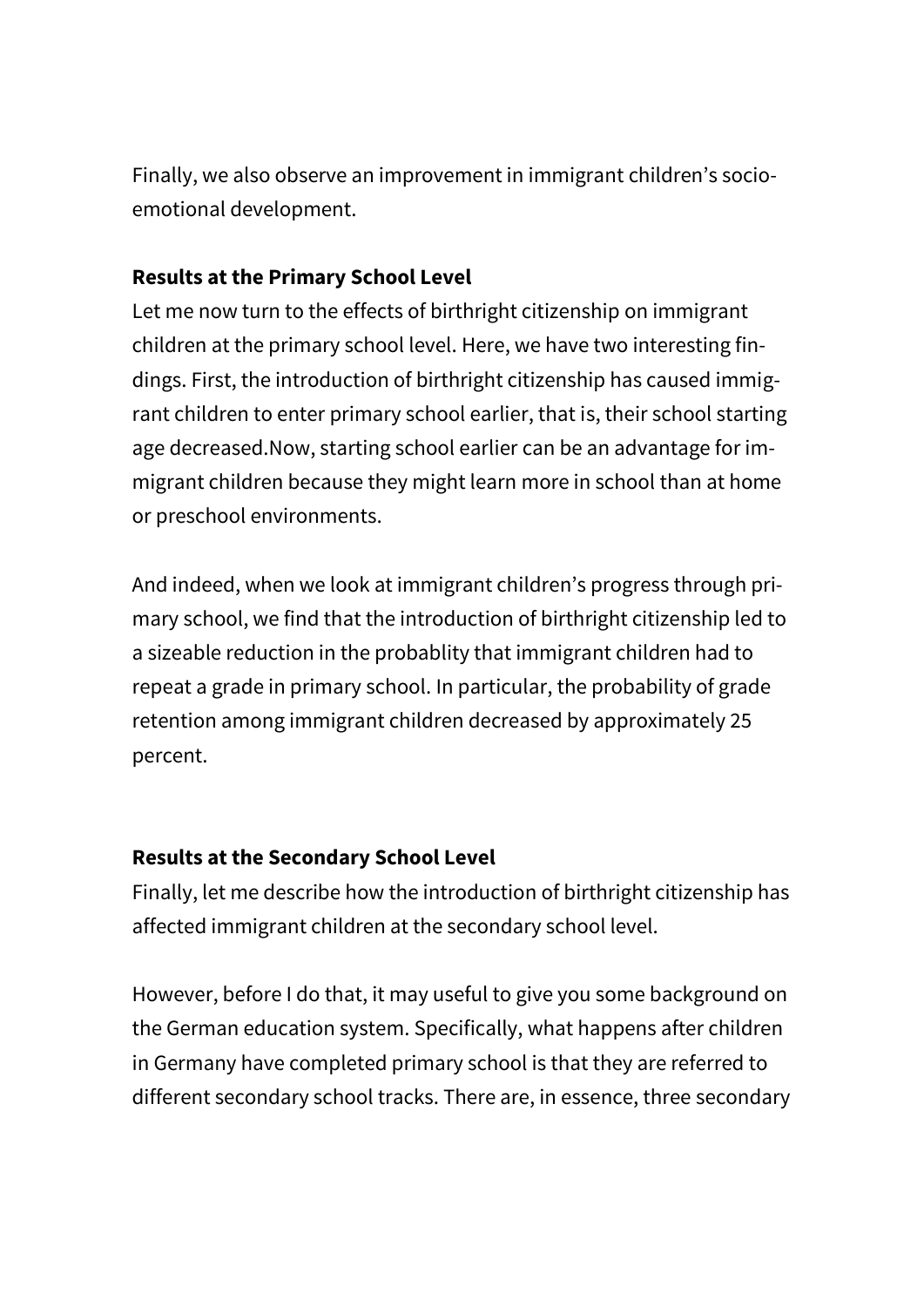school tracks. The lowest track only continues until the end of compulsory schooling and gives students a basic education in preparation of an apprenticeship. The intermediate track goes one year beyond compulsory schooling and can either lead to an apprenticeship or to a higher-level vocational school. Finally, through the academic track, students enter Gymnasium, which prepares students for university.

Against this background, we have examined whether the introduction of birthright citizenship has increased the probability that immigrant children attend the academic track of secondary school. Our findings show that this is indeed the case. In particular, we found that the introduction of birthright citizenship led to a significant increase in immigrant children's likelihood of attending Gymansium of almost 40 percent. What is also interesing is that this increase closes the acdamic track enrollment gap between immigrant children and native German children by more than half.

Finally, we have also investigated how the introduction of birthright citizenship has affected immigrant children's educational achievements at age 15. To that end, we have collected data from 4,500 students in 57 German schools, including information on their grades in the subjects "German" and "Mathematics". When we used this data to examine how the introduction of birthright citizenship affected immigrant children's academic achievements, we found that in had large positive effects. In particular, we found that the policy improved immigrant children's grade point average by almost 30 percent. As a consequence, the academic achievement gap between immigrant children and native German children decreased by almost 90 words. In other words, the introduction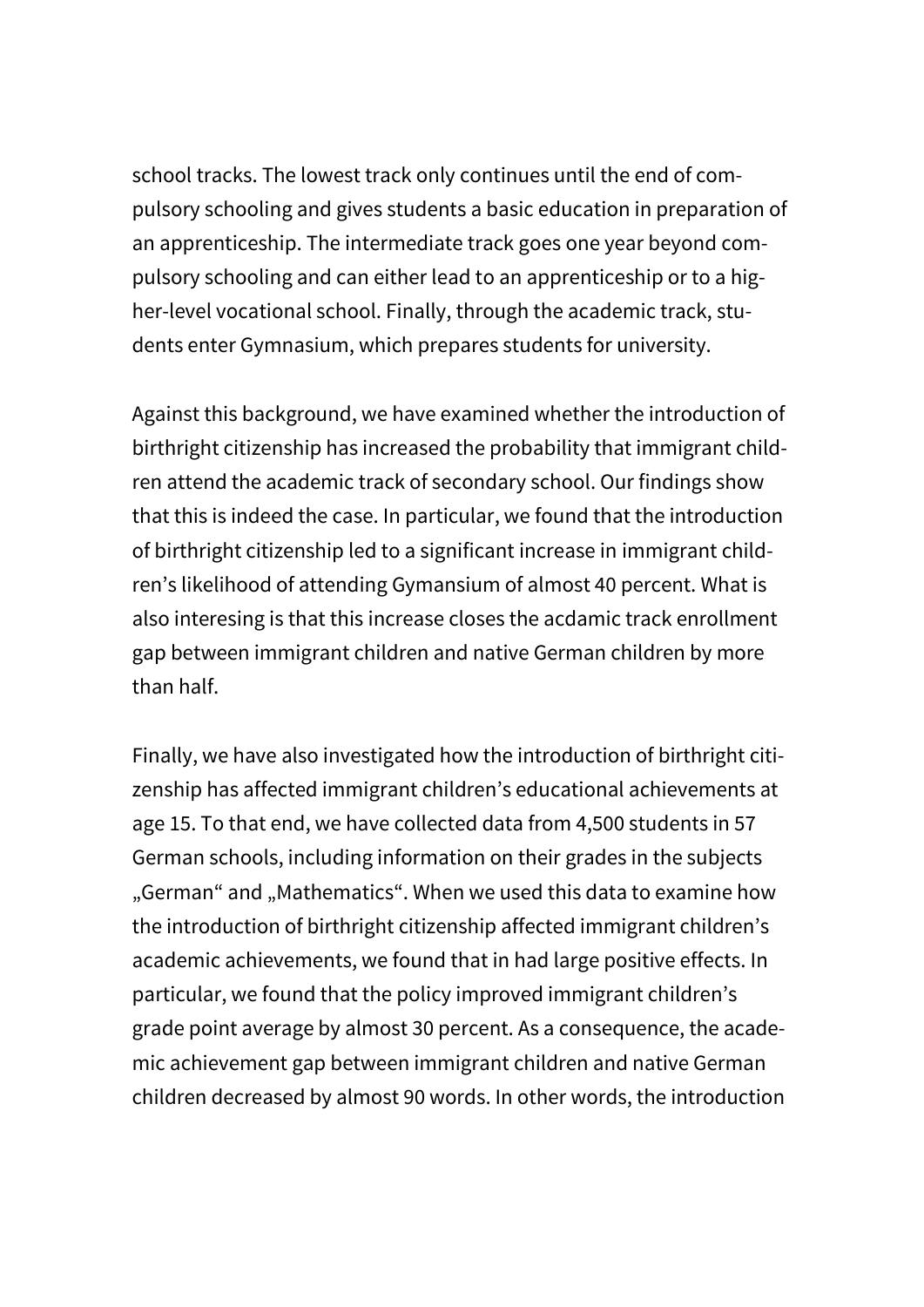of birthright citizenship had the effect of bringing immigrant children educationally on par with their native peers.

## **Putting the Findings into Perspective**

Before I conclude, let me try to put our results into perspective. If I compare our findings with other studies that have examined alternative early-life interventions, such as the introduction of universal preschool in Germany, Head Start in the United States, or targeted tutoring programmes in Italy, then it would not be an exaggeration to say that the positive effects of birthright, in terms of magnitude, are quite comparable to the effects of these alternative interventions.

However, birthright citizenship is arguably associated with much lower costs than these alternative interventions. Indeed, the main directs costs of introducting birthright citizenship were administrative, which where low given that citizenship was simply recorded on children's birth certificates.

In contrast, the alternative early-life interventions I just mentioned involve direct costs such as the hiring of new personnel, the construction or expansion of childcare facilities, or the training of tutors. For example, in Germany, the costs of a preschool slot amounts to 850 Euros per child per month, and the costs of Head Start in the United States comes more than 7,000 US dollars per child per year.

Overall, therefore, there is an argument to be made that birthright citizenship, in terms of a cost-benefit assessment, is highly effective policy.

# **Concluding Remarks**